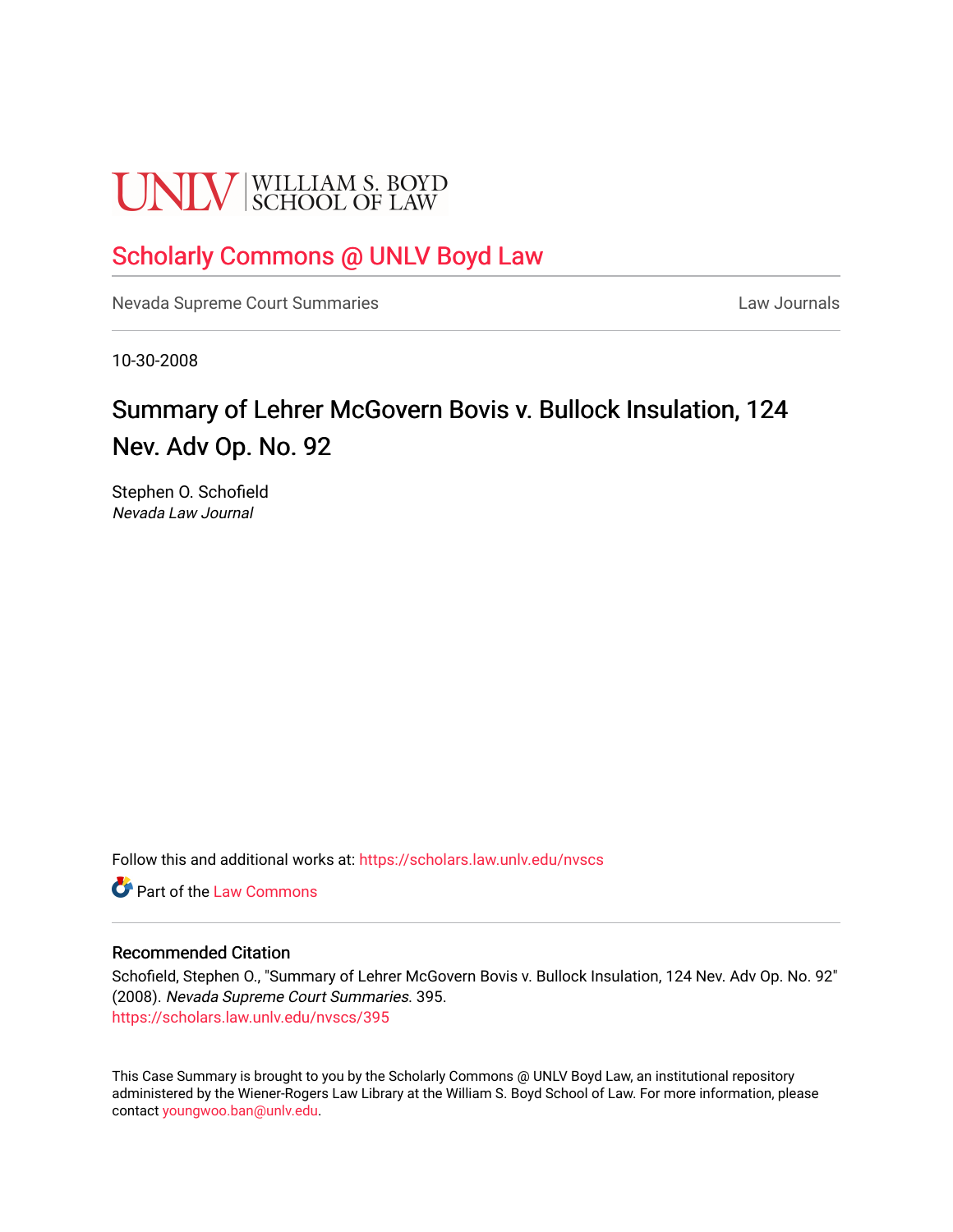#### *Lehrer McGovern Bovis v. Bullock Insulation,* **124 Nev. Adv Op. No. 92[1](#page-1-0) Oct. 30, 2008**

#### **PROCEDURAL LAW - INCONSISTENT JURY VERDICTS**

#### **Summary**

 Rewritten decision for prior June 2008 decision on a petition for rehearing in a case where the Nevada Supreme Court reversed and remanded a judgment of breach of contract against Lehrer McGovern Bovis, Inc. ("Bovis"), affirmed a judgment enforcing a lien against Bovis, vacated an award of attorney fees to Bullock Insulation, Inc. ("Bullock"), and reversed sanctions against Bovis.

#### **Disposition/Outcome**

 Denied petition for rehearing. Rewrote previous opinion to clarify rationale for coming to decision so as to explain the misperception that the court was overruling precedent.

#### **Factual and Procedural History**

 Bovis had a contract to manage the construction of the Venetian Casino Resort and Hotel ("the Venetian"). Bovis subcontracted with Bullock to do certain firestopping work on the Venetian. Bullock completed firestopping work only on certain floors of the Venetian while leaving others with no firestopping. The parties had a misunderstanding about which floors were to have firestopping work done.

 An inspector came and ordered that all of the floors be firestopped. Bullock then did the firestopping work on the remainder of the floors. This required a retrofit because the building on the other floors had already been substantially completed. the retrofit resulted in additional, unexpected costs to both Bovis and Bullock.

 As a result of the extra costs, Bullock sought to collect extra pay from Bovis. Bovis refused to pay so Bullock put a mechanics lien on Bovis and sued Bovis and the Venetian for breach of contract. However, in the contract Bullock had expressly waived its right to put a mechanics lien on Bovis, so Bovis countersued Bullock for breach of contract.

 The district court found Bovis and the Venetian liable of breach of contract and did not find Bullock liable for breach of contract. The court determined that the lien waiver provision of the contract was invalid as a matter of public policy. The court also sanctioned Bovis for unethical legal practice and ordered Bovis to pay Bullock's attorney fees.

 Bovis and the Venetian appealed. The Nevada Supreme Court made a judgment, after which both Bovis and Bullock filed petitions for rehearing.

#### **Discussion**

 $\overline{\phantom{a}}$ 

<span id="page-1-0"></span><sup>&</sup>lt;sup>1</sup> By Stephen O. Schofield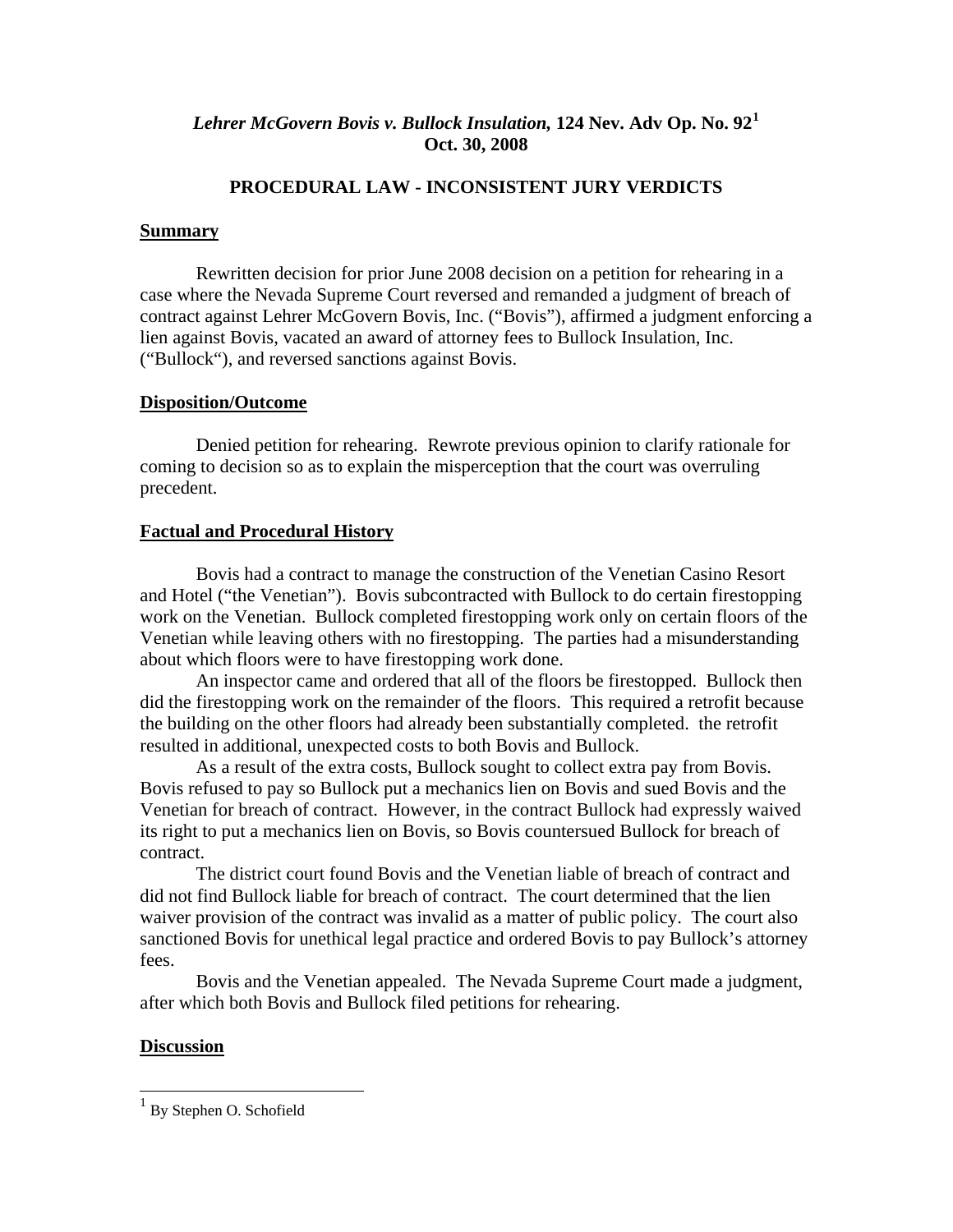#### Inconsistent Jury Verdicts

 The district court submitted special interrogatories to the jury. Among the questions the court asked the jury were 1) whether the contract required Bullock to do the firestopping work on all of the floors; 2) whether at any time Bovis had waived this requirement; 3) whether Bovis had to pay Bullock for the extra cost Bullock incurred by having to do the firestopping after retrofitting; and 4) whether Bovis could recover from Bullock for the extra costs incurred from having to do the retrofitting due to Bullock's failure to do the firestopping in the first place.

 The jury returned inconsistent responses. The jury said that the contract required Bullock to firestop all floors prior to the completion of the construction of the floors (so as to avoid the expense of retrofitting). However, the jury still determined that Bovis could not recover retrofitting costs, and that Bovis must pay Bullock for the extra costs that Bullock incurred from completing firestopping on all floors.

 The district court did not find these responses inconsistent, but the Supreme Court did. Consequently the Supreme Court reversed and remanded the breach of contract finding because under statute<sup>[2](#page-2-0)</sup>, the district court judge should not have made a judgment until the inconsistency had been resolved. The district court judge abused discretion by not complying with the statute.

#### Lien Waiver Provisions

 The Supreme Court affirmed the district court's judgment that the lien waiver provision in the contract was invalid as a matter of public policy. Contractors put up large amounts of money to fund projects. If contractors have a difficult time getting paid, their whole business can go under because of the heavy up front costs of a project. To ensure that contractors are able to get paid, contractors have the right to put mechanics liens on the entities that owe them money for work done. It is against the public's best interest to permit parties to waive this right, therefore the waiver is invalid, and the lien remains.

#### Pay-if-paid Provisions

 Similar pubic policy rationale applies to "pay-if-paid" provisions. In the contract the parties agreed that Bovis would not pay Bullock until the Venetian paid Bovis. However, this provision was invalid for the same reason the lien waiver provision was invalid: it is in the interest of public policy that the laws assist contractors in getting paid for their work.

#### The Judgment

 Venetian argued that the district court abuse its discretion by awarding damages that Venetian did not stipulate to. However, the district court judge entered an order for the amount awarded pursuant to the stipulations, and no party objected. Therefore the stipulations were valid due to the parties' acquiescence, and the court did not abuse its

<span id="page-2-0"></span> $^{2}$  Nev. Rev. Stat. § 49(b) (2008).